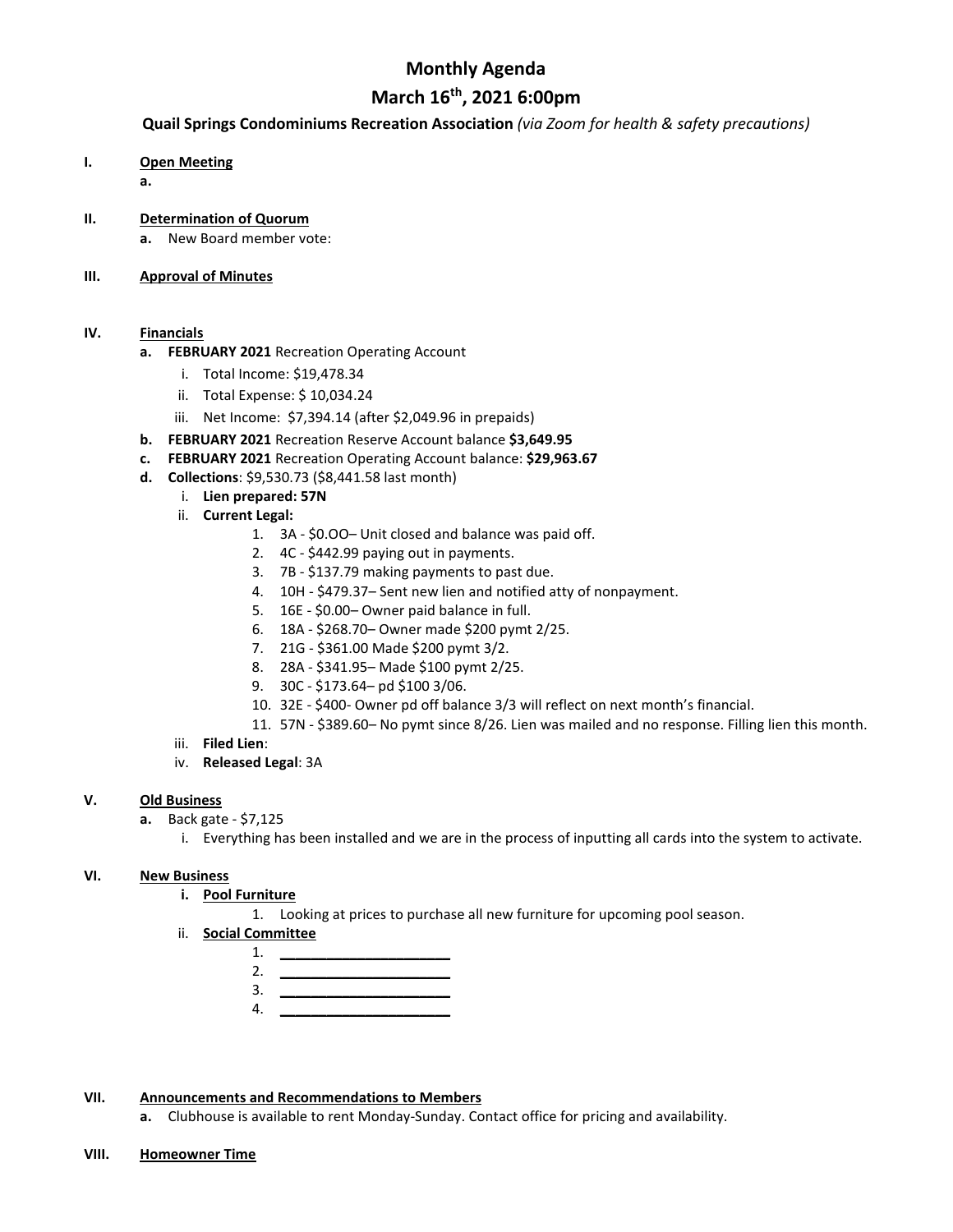- **IX. Next Board Meeting**: Tuesday April 20<sup>th</sup>, 2021 @ 6:00pm
- **X. Meeting Adjourned**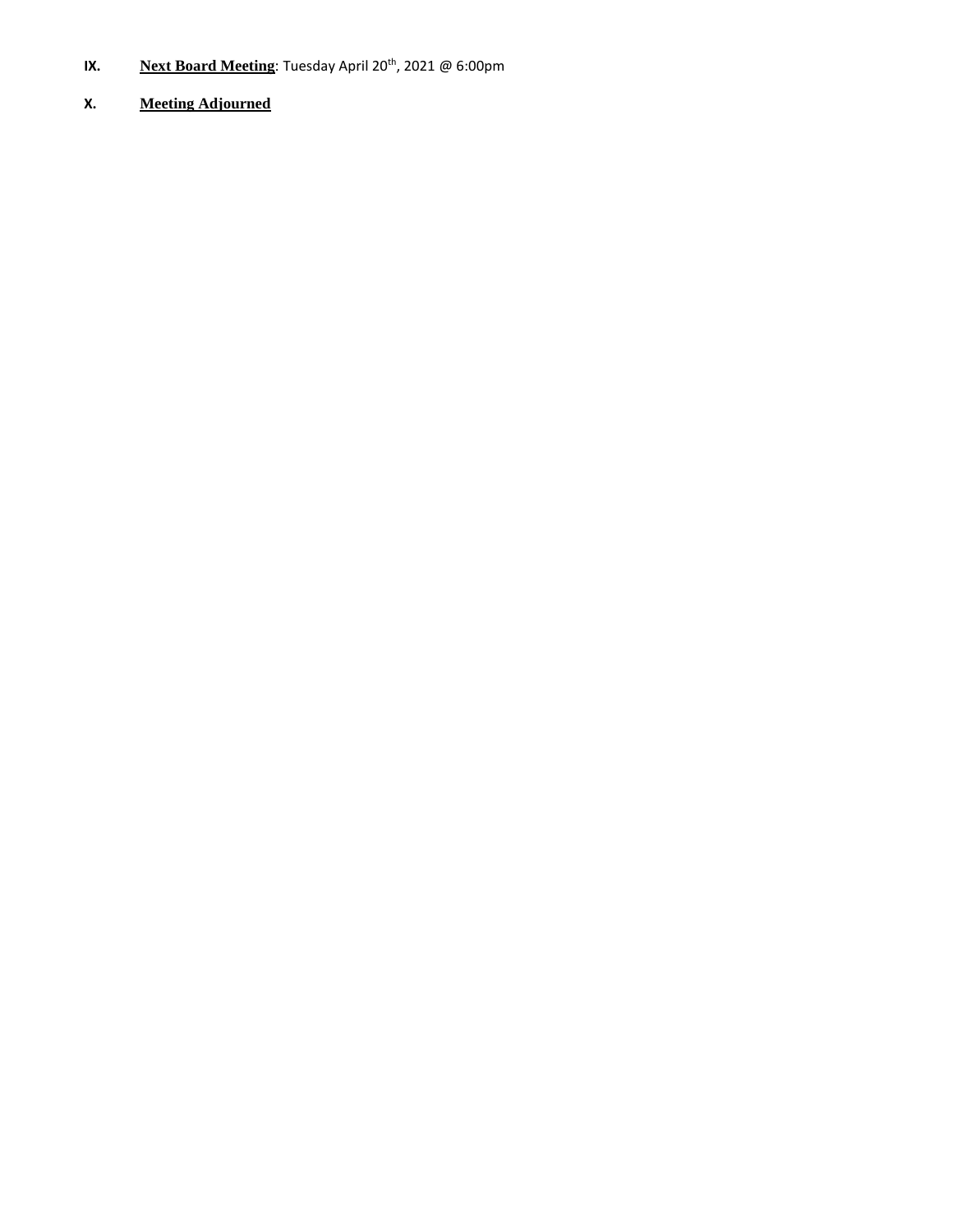## **Monthly Minutes**

## **February 16th, 2021 6:30pm**

**Quail Springs Condominiums Recreation Association** *(via Zoom for health & safety precautions)*

- **Open Meeting** : Meeting called to order at 6.02pm
- **Determination of Quorum**: Mark and Marie present on Zoom.
- **Approval of Minutes** : Mark made a motion to approve the Minutes. Marie seconded. Motion passed.
- **Financials** : Mark made a motion to approve the Financials. Marie seconded. Motion passed.
	- **JANUARY 2021** Recreation Operating Account
		- Total Income: \$20,820.57
		- Total Expense: \$11,034.95
		- Net Income: \$12,934.04 (after in prepaids)
	- **JANUARY 2021** Recreation Reserve Account balance **\$3,649.89 No recommended percentage amount for REC.**
	- **JANUARY 2021** Recreation Operating Account balance: **\$22,856.47**
	- **Collections**: \$8,441.58 (\$8,892.38 last month)
		- **Lien prepared: 57N**
		- **Current Legal:**
			- $\bullet$  3A \$568.51 Unit is in escrow.
			- 4C \$ 382.49 paying out in payments.
			- 7B \$77.29 making payments to past due.
			- 10H \$418.87 Sent new lien and notified atty of nonpayment.
			- 16E \$449.92 Owner has not pd since July. Unfiled lien created.
			- 18A \$408.20 Owner made \$200 pymt  $1/14$ .
			- 21G \$300.50 Made payment on account.
			- 28A \$381.45 No pymt since Oct. Current lien. **Ask attorney to send a letter.**
			- $30C $213.14 pd $100 2/4$ .
			- 32E \$454.38 Made pymt of \$163 1/15.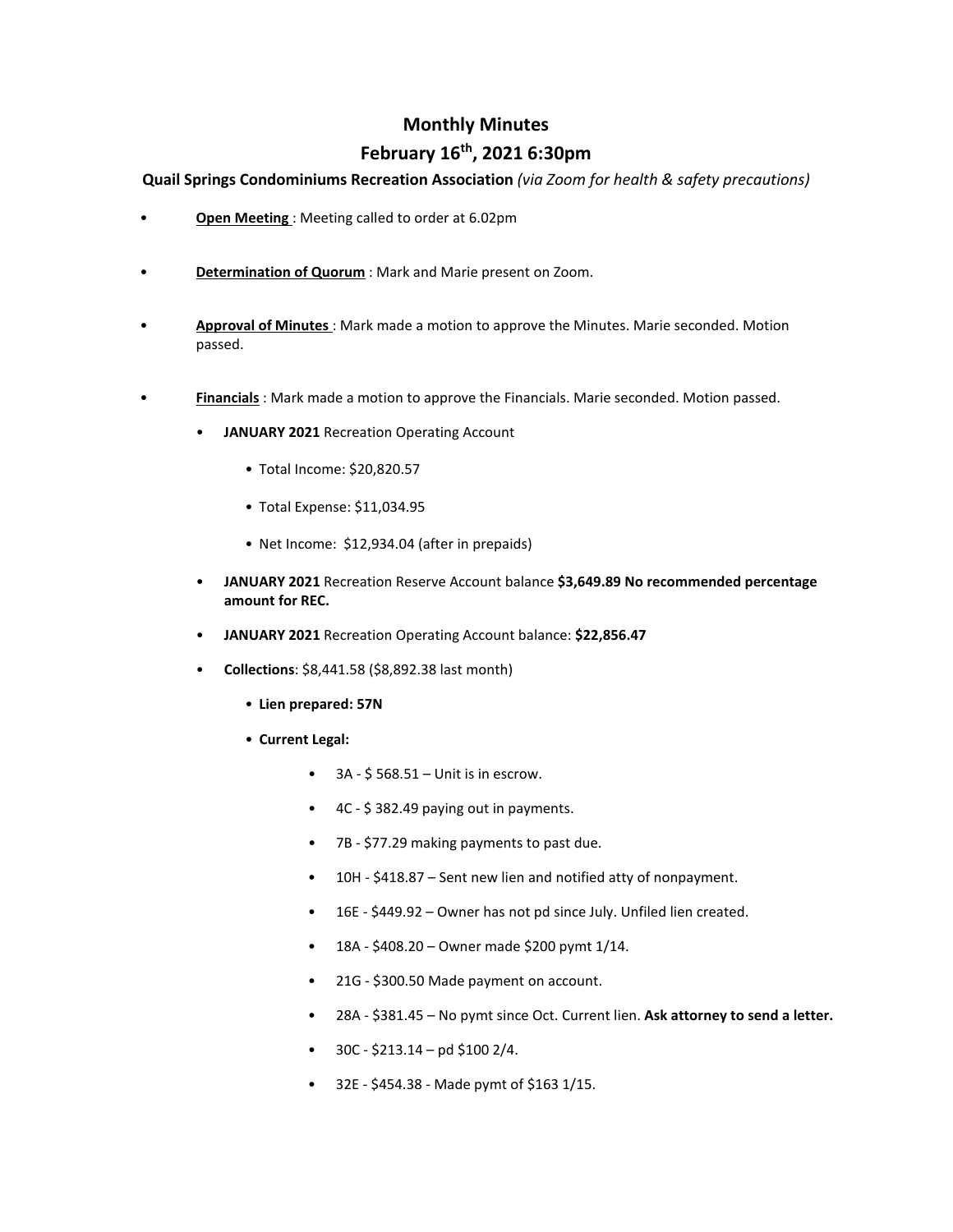- 57N \$329.10 No pymt since 8/26. Prepared unfiled lien to mail.
- **Filed Lien**:
- **Released Legal**:

#### • **Old Business**

- Back gate \$7,125
	- Approved and vendor notified.

#### • **New Business**

- **Announcements and Recommendations to Members** : Taryn is the new assistant. Annual Meeting March 22nd. at 6.00pm.
- **Homeowner Time** : Christina 32 G : problem with water (Phase 2 problem) , Due decrease.
- **Next Board Meeting**: Tuesday March 16<sup>th</sup>, 2021 @ 6:30pm
- **Meeting Adjourned** : Marie made a motion to adjourn the Meeting at 6.18pm. Mark seconded. Motion passed.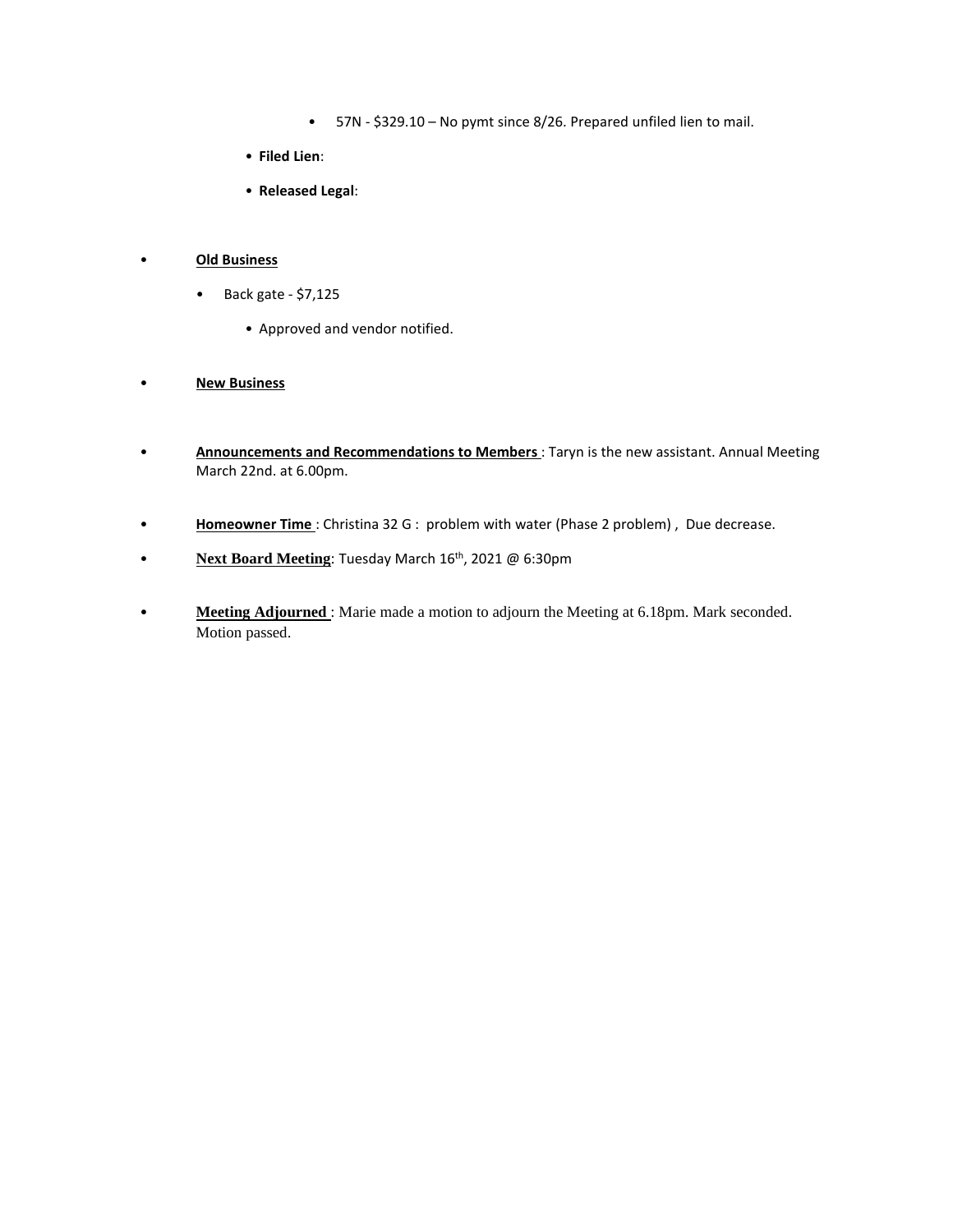# **Budget Comparison**

### *Comparison Periods: 02/01/21 - 02/28/21 and 01/01/21 - 02/28/21 (cash basis)* All Properties

|                                | <b>Actual</b><br>02/01/21 - 02/28/21 | <b>Budget</b><br>02/21 - 02/21 | \$ Change | % Change  | <b>Actual YTD</b><br>01/01/21 - 02/28/21 | <b>Budget YTD</b><br>$01/21 - 02/21$ | \$ Change | % Change  |
|--------------------------------|--------------------------------------|--------------------------------|-----------|-----------|------------------------------------------|--------------------------------------|-----------|-----------|
| <b>INCOME</b>                  |                                      |                                |           |           |                                          |                                      |           |           |
| 302 Membership Dues Income     | 19,089.31                            | 19,314.00                      | $-224.69$ | $-1.2%$   | 39,697.58                                | 38,628.00                            | 1,069.58  | 2.8%      |
| 303 Clubhouse Rental Income    | 60.50                                | 75.00                          | $-14.50$  | $-19.3%$  | 145.00                                   | 150.00                               | $-5.00$   | $-3.3%$   |
| 305 Gate Remote Sales          | 15.00                                | 0.00                           | 15.00     |           | 30.00                                    | 0.00                                 | 30.00     |           |
| 307 Interest Income            | 0.06                                 | 0.45                           | $-0.39$   | $-86.7%$  | 0.12                                     | 0.90                                 | $-0.78$   | $-86.7%$  |
| 309 Late Fee Income            | 59.95                                | 112.92                         | $-52.97$  | -46.9%    | 187.25                                   | 225.84                               | $-38.59$  | $-17.1%$  |
| 310 Legal Fees                 | 0.00                                 | 54.17                          | $-54.17$  | $-100.0%$ | 68.00                                    | 108.34                               | $-40.34$  | $-37.2%$  |
| 312 Advertising Income         | 0.00                                 | 10.00                          | $-10.00$  | $-100.0%$ | 0.00                                     | 20.00                                | $-20.00$  | -100.0%   |
| 319 Closing Letters            | 100.00                               | 83.34                          | 16.66     | 20.0%     | 82.44                                    | 166.68                               | $-84.24$  | $-50.5%$  |
| 1065 General Reimbursement     | 0.00                                 | 0.00                           | 0.00      |           | $-65.00$                                 | 0.00                                 | $-65.00$  |           |
| 4002 Insurance Claim           | 153.52                               | 0.00                           | 153.52    |           | 153.52                                   | 0.00                                 | 153.52    |           |
| <b>TOTAL INCOME</b>            | 19,478.34                            | 19,649.88                      | $-171.54$ | $-0.9%$   | 40,298.91                                | 39,299.76                            | 999.15    | 2.5%      |
| <b>EXPENSE</b>                 |                                      |                                |           |           |                                          |                                      |           |           |
| 600 Management                 |                                      |                                |           |           |                                          |                                      |           |           |
| 6002 Management Fees           | 1,249.23                             | 1,200.00                       | 49.23     | 4.1%      | 2,693.98                                 | 2,400.00                             | 293.98    | 12.2 %    |
| 6004 In-House Administrion     | 526.00                               | 500.00                         | 26.00     | 5.2%      | 1,051.00                                 | 1,000.00                             | 51.00     | 5.1 %     |
| 600 Total Management           | 1,775.23                             | 1,700.00                       | 75.23     | 4.4 %     | 3,744.98                                 | 3,400.00                             | 344.98    | 10.1%     |
| 604 Utilties                   |                                      |                                |           |           |                                          |                                      |           |           |
| 6042 Electric                  | 662.25                               | 583.34                         | 78.91     | 13.5%     | 1,061.25                                 | 1,166.68                             | $-105.43$ | $-9.0%$   |
| 6043 Telephone                 | 206.65                               | 195.84                         | 10.81     | 5.5%      | 471.52                                   | 391.68                               | 79.84     | 20.4%     |
| 6045 Water And Sewer Utility   | 0.00                                 | 183.34                         | $-183.34$ | $-100.0%$ | 193.11                                   | 366.68                               | $-173.57$ | $-47.3%$  |
| 6046 Trash Removal             | 3,078.44                             | 3,200.00                       | $-121.56$ | $-3.8%$   | 6,135.68                                 | 6,400.00                             | $-264.32$ | $-4.1%$   |
| 604 Other Utilties             | $-359.19$                            | 0.00                           | $-359.19$ |           | $-359.19$                                | 0.00                                 | $-359.19$ |           |
| 604 Total Utilties             | 3,588.15                             | 4,162.52                       | $-574.37$ | $-13.8%$  | 7,502.37                                 | 8,325.04                             | $-822.67$ | $-9.9%$   |
| 607 Repairs & Maintenance      |                                      |                                |           |           |                                          |                                      |           |           |
| 608 Landscaping                |                                      |                                |           |           |                                          |                                      |           |           |
| 6081 Contract Landscaping      | 4,300.00                             | 4,400.00                       | $-100.00$ | $-2.3%$   | 8,600.00                                 | 8,800.00                             | $-200.00$ | $-2.3%$   |
| 6082 In-House Landscaping      | 87.50                                | 100.00                         | $-12.50$  | $-12.5%$  | 175.00                                   | 200.00                               | $-25.00$  | $-12.5%$  |
| 608 Total Landscaping          | 4,387.50                             | 4,500.00                       | $-112.50$ | $-2.5%$   | 8,775.00                                 | 9,000.00                             | $-225.00$ | $-2.5%$   |
| 617 Materials & Supplies       | 24.96                                | 65.00                          | $-40.04$  | $-61.6%$  | 90.91                                    | 130.00                               | $-39.09$  | $-30.1%$  |
| 618 Plumbing                   | 117.00                               | 58.34                          | 58.66     | 100.5%    | 117.00                                   | 116.68                               | 0.32      | 0.3%      |
| 619 Contract Labor             | 55.00                                | 166.67                         | $-111.67$ | $-67.0%$  | 577.08                                   | 333.34                               | 243.74    | 73.1 %    |
| 621 Fence & Gate Repairs       |                                      |                                |           |           |                                          |                                      |           |           |
| 6210 Gate Repair               | 0.00                                 | 166.67                         | $-166.67$ | $-100.0%$ | 32.00                                    | 333.34                               | $-301.34$ | $-90.4%$  |
| 6211 Camera Repairs            | 0.00                                 | 83.34                          | $-83.34$  | $-100.0%$ | 0.00                                     | 166.68                               | $-166.68$ | $-100.0%$ |
| 6212 Gate Mechanical           | 0.00                                 | 133.34                         | $-133.34$ | $-100.0%$ | 0.00                                     | 266.68                               | $-266.68$ | $-100.0%$ |
| 621 Total Fence & Gate Repairs | 0.00                                 | 383.35                         | $-383.35$ | $-100.0%$ | 32.00                                    | 766.70                               | $-734.70$ | $-95.8%$  |

*Budget Comparison 03/16/21 5:56 AM Page 1 of 3 [rentmanager.com - property management systems rev.12.693](http://www.rentmanager.com)*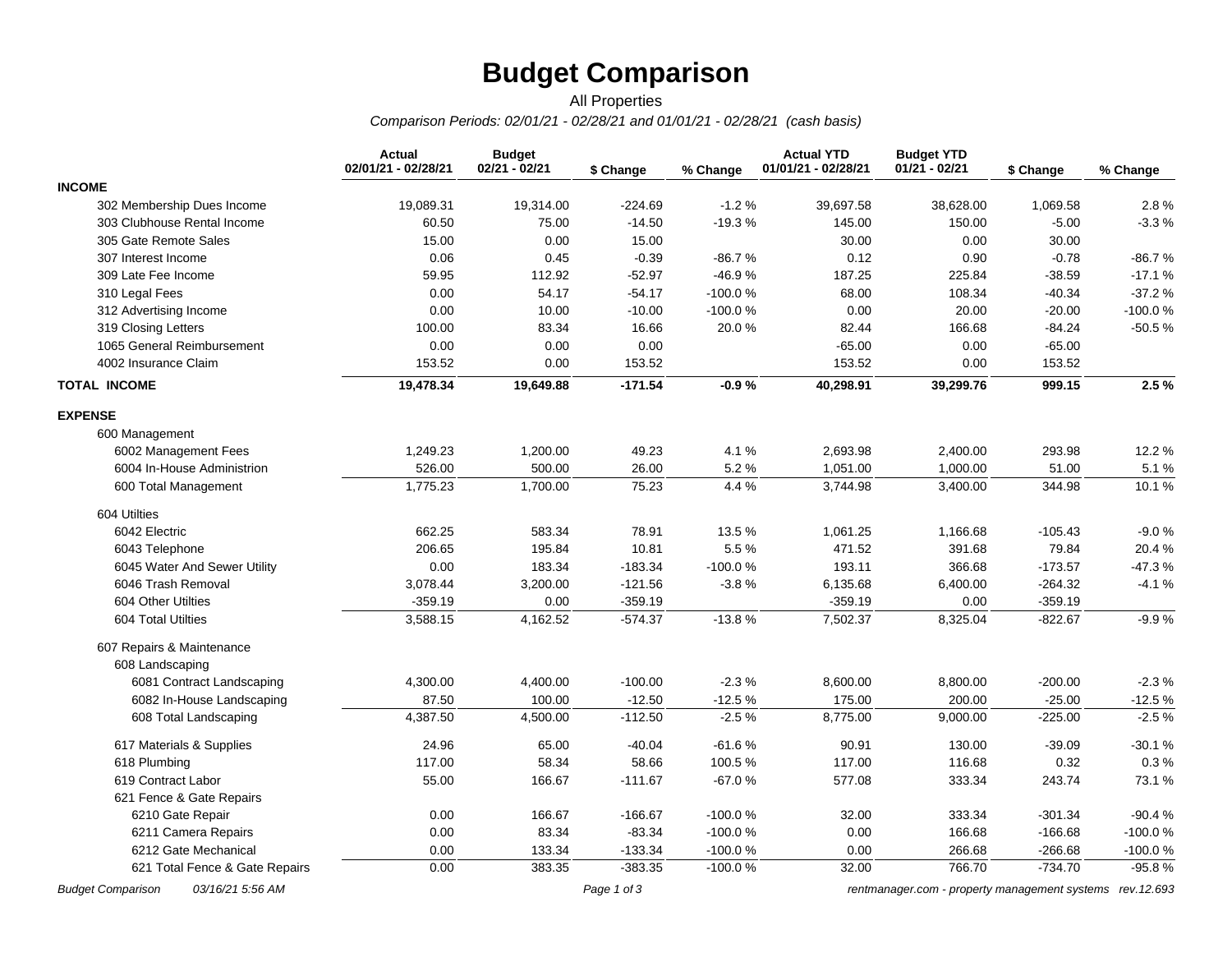|                                      | <b>Actual</b><br>02/01/21 - 02/28/21 | <b>Budget</b><br>02/21 - 02/21 | \$ Change   | % Change  | <b>Actual YTD</b><br>01/01/21 - 02/28/21 | <b>Budget YTD</b><br>$01/21 - 02/21$ | \$ Change    | % Change  |
|--------------------------------------|--------------------------------------|--------------------------------|-------------|-----------|------------------------------------------|--------------------------------------|--------------|-----------|
| 607 Other Repairs & Maintenance      | $-176.05$                            | 0.00                           | $-176.05$   |           | $-176.05$                                | 0.00                                 | $-176.05$    |           |
| 607 Total Repairs & Maintenance      | 4,408.41                             | 5,173.36                       | $-764.95$   | $-14.8%$  | 9,415.94                                 | 10,346.72                            | $-930.78$    | $-9.0%$   |
| 630 Special Assessment Project       |                                      |                                |             |           |                                          |                                      |              |           |
| 633 Camera Equipment                 | 32.95                                | 0.00                           | 32.95       |           | 65.90                                    | 0.00                                 | 65.90        |           |
| 630 Total Special Assessment Project | 32.95                                | 0.00                           | 32.95       |           | 65.90                                    | 0.00                                 | 65.90        |           |
| 671 Legal, Professional Fees         |                                      |                                |             |           |                                          |                                      |              |           |
| 6710 Legal Counsel                   | 44.00                                | 212.00                         | $-168.00$   | $-79.2%$  | 44.00                                    | 424.00                               | $-380.00$    | $-89.6%$  |
| 6711 Lien Filing Fees                | 25.00                                | 60.00                          | $-35.00$    | $-58.3%$  | 25.00                                    | 60.00                                | $-35.00$     | $-58.3%$  |
| 671 Total Legal, Professional Fees   | 69.00                                | 272.00                         | $-203.00$   | $-74.6%$  | 69.00                                    | 484.00                               | $-415.00$    | $-85.7%$  |
| 676 Accounting                       |                                      |                                |             |           |                                          |                                      |              |           |
| 6761 Accounting Software             | 0.00                                 | 110.00                         | $-110.00$   | -100.0%   | 110.00                                   | 220.00                               | $-110.00$    | $-50.0%$  |
| 6762 Accounting Services             | 0.00                                 | 250.00                         | $-250.00$   | $-100.0%$ | 0.00                                     | 250.00                               | $-250.00$    | $-100.0%$ |
| 676 Total Accounting                 | 0.00                                 | 360.00                         | $-360.00$   | $-100.0%$ | 110.00                                   | 470.00                               | $-360.00$    | $-76.6%$  |
| 690 Other Expenses                   |                                      |                                |             |           |                                          |                                      |              |           |
| 692 Reserve Fund                     | 0.00                                 | 5,000.00                       | $-5,000.00$ | $-100.0%$ | 0.00                                     | 10,000.00                            | $-10,000.00$ | $-100.0%$ |
| 690 Total Other Expenses             | 0.00                                 | 5,000.00                       | $-5,000.00$ | $-100.0%$ | 0.00                                     | 10,000.00                            | $-10,000.00$ | $-100.0%$ |
| 691 Adjustments To Expenses          | 0.00                                 | 0.00                           | 0.00        |           | 0.50                                     | 0.00                                 | 0.50         |           |
| 700 Office / Admin                   |                                      |                                |             |           |                                          |                                      |              |           |
| 673 Bank Fees                        | 10.50                                | 0.00                           | 10.50       |           | 10.50                                    | 0.00                                 | 10.50        |           |
| 7002 Clubhouse Decor / Seasonal      | 150.00                               | 0.00                           | 150.00      |           | 150.00                                   | 0.00                                 | 150.00       |           |
| 7003 Office Supplies                 | 0.00                                 | 45.00                          | $-45.00$    | -100.0%   | 0.00                                     | 90.00                                | $-90.00$     | -100.0%   |
| 700 Total Office / Admin             | 160.50                               | 45.00                          | 115.50      | 256.7%    | 160.50                                   | 90.00                                | 70.50        | 78.3%     |
| <b>TOTAL EXPENSE</b>                 | 10,034.24                            | 16,712.88                      | $-6,678.64$ | $-40.0%$  | 21,069.19                                | 33,115.76                            | $-12,046.57$ | $-36.4%$  |
| <b>OTHER INCOME</b>                  |                                      |                                |             |           |                                          |                                      |              |           |
| 800 Unallocated Prepays              | $-2,049.96$                          | 0.00                           | $-2,049.96$ |           | 1,098.46                                 | 0.00                                 | 1,098.46     |           |
| <b>TOTAL OTHER INCOME</b>            | $-2,049.96$                          | 0.00                           | $-2,049.96$ |           | 1,098.46                                 | 0.00                                 | 1,098.46     |           |
| <b>NET INCOME</b>                    | 7,394.14                             | 2,937.00                       | 4,457.14    | 151.8%    | 20,328.18                                | 6,184.00                             | 14,144.18    | 228.7%    |
| <b>NET INCOME SUMMARY</b>            |                                      |                                |             |           |                                          |                                      |              |           |
| Income                               | 19,478.34                            | 19,649.88                      | $-171.54$   | $-0.9%$   | 40,298.91                                | 39,299.76                            | 999.15       | 2.5 %     |
| Expense                              | $-10,034.24$                         | $-16,712.88$                   | 6,678.64    | 40.0%     | $-21,069.19$                             | $-33,115.76$                         | 12,046.57    | 36.4%     |
| Other Income & Expense               | $-2,049.96$                          | 0.00                           | $-2,049.96$ |           | 1,098.46                                 | 0.00                                 | 1,098.46     |           |
| <b>NET INCOME</b>                    | 7,394.14                             | 2,937.00                       | 4,457.14    | 151.8%    | 20,328.18                                | 6,184.00                             | 14,144.18    | 228.7%    |